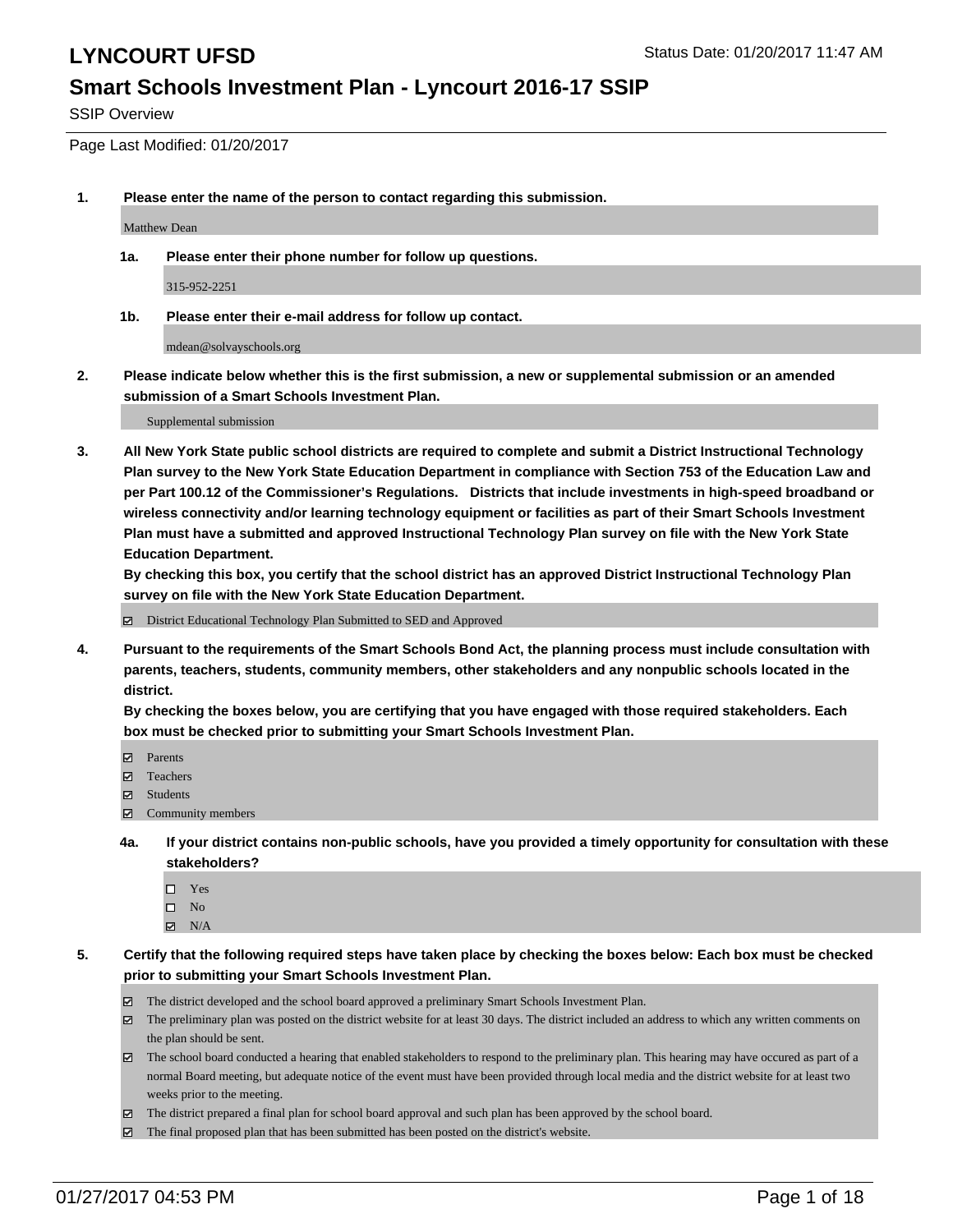SSIP Overview

Page Last Modified: 01/20/2017

**5a. Please upload the proposed Smart Schools Investment Plan (SSIP) that was posted on the district's website, along with any supporting materials. Note that this should be different than your recently submitted Educational Technology Survey. The Final SSIP, as approved by the School Board, should also be posted on the website and remain there during the course of the projects contained therein.**

2015 - 2019 Lyncourt Technology Integration Plan.pdf Lyncourt SSBA Presentation.pdf

**5b. Enter the webpage address where the final Smart Schools Investment Plan is posted. The Plan should remain posted for the life of the included projects.**

http://www.lyncourtschool.org/districtpage.cfm?pageid=236

**6. Please enter an estimate of the total number of students and staff that will benefit from this Smart Schools Investment Plan based on the cumulative projects submitted to date.**

450

**7. An LEA/School District may partner with one or more other LEA/School Districts to form a consortium to pool Smart Schools Bond Act funds for a project that meets all other Smart School Bond Act requirements. Each school district participating in the consortium will need to file an approved Smart Schools Investment Plan for the project and submit a signed Memorandum of Understanding that sets forth the details of the consortium including the roles of each respective district.**

 $\Box$  The district plans to participate in a consortium to partner with other school district(s) to implement a Smart Schools project.

**8. Please enter the name and 6-digit SED Code for each LEA/School District participating in the Consortium.**

| <b>Partner LEA/District</b> | ISED BEDS Code |
|-----------------------------|----------------|
| (No Response)               | (No Response)  |

**9. Please upload a signed Memorandum of Understanding with all of the participating Consortium partners.**

(No Response)

**10. Your district's Smart Schools Bond Act Allocation is:**

\$277,464

**11. Enter the budget sub-allocations by category that you are submitting for approval at this time. If you are not budgeting SSBA funds for a category, please enter 0 (zero.) If the value entered is \$0, you will not be required to complete that survey question.**

|                                       | Sub-<br>Allocations |
|---------------------------------------|---------------------|
| School Connectivity                   | $\mathbf 0$         |
| Connectivity Projects for Communities | $\mathbf 0$         |
| <b>Classroom Technology</b>           | 50,130              |
| Pre-Kindergarten Classrooms           | $\overline{0}$      |
| Replace Transportable Classrooms      | $\mathbf 0$         |
| High-Tech Security Features           | $\overline{0}$      |
| Totals:                               | 50,130              |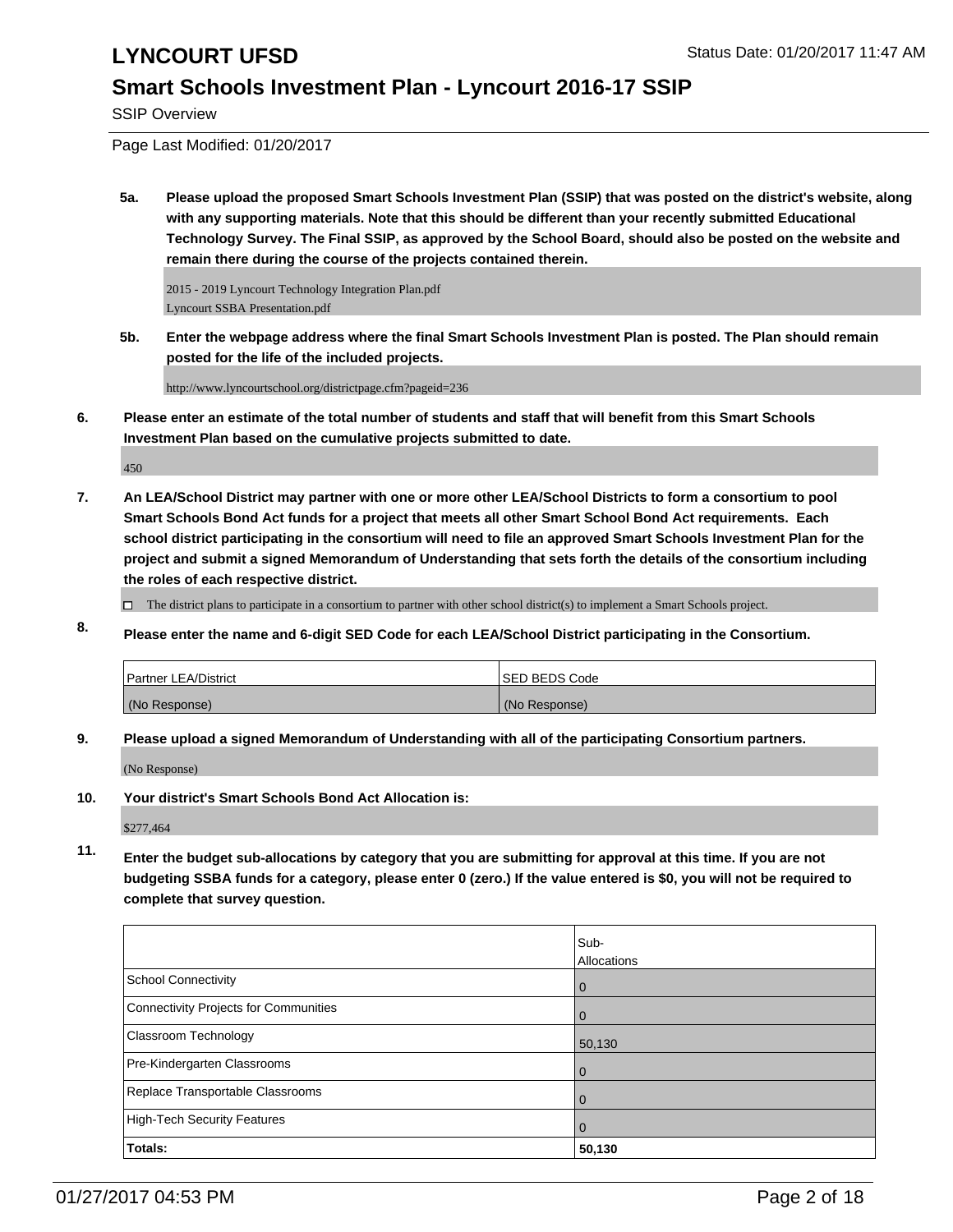School Connectivity

Page Last Modified: 01/20/2017

- **1. In order for students and faculty to receive the maximum benefit from the technology made available under the Smart Schools Bond Act, their school buildings must possess sufficient connectivity infrastructure to ensure that devices can be used during the school day. Smart Schools Investment Plans must demonstrate that:**
	- **sufficient infrastructure that meets the Federal Communications Commission's 100 Mbps per 1,000 students standard currently exists in the buildings where new devices will be deployed, or**
	- **is a planned use of a portion of Smart Schools Bond Act funds, or**
	- **is under development through another funding source.**

**Smart Schools Bond Act funds used for technology infrastructure or classroom technology investments must increase the number of school buildings that meet or exceed the minimum speed standard of 100 Mbps per 1,000 students and staff within 12 months. This standard may be met on either a contracted 24/7 firm service or a "burstable" capability. If the standard is met under the burstable criteria, it must be:**

**1. Specifically codified in a service contract with a provider, and**

**2. Guaranteed to be available to all students and devices as needed, particularly during periods of high demand, such as computer-based testing (CBT) periods.**

**Please describe how your district already meets or is planning to meet this standard within 12 months of plan submission.**

(No Response)

**1a. If a district believes that it will be impossible to meet this standard within 12 months, it may apply for a waiver of this requirement, as described on the Smart Schools website. The waiver must be filed and approved by SED prior to submitting this survey.**

 $\Box$ By checking this box, you are certifying that the school district has an approved waiver of this requirement on file with the New York State Education Department.

**2. Connectivity Speed Calculator (Required)**

|                         | l Number of<br>Students | Multiply by<br>100 Kbps | Divide by 1000 Current Speed<br>to Convert to<br>Reauired<br>Speed in Mb | in Mb            | Expected<br>Speed to be<br>Attained Within   Required<br>12 Months | <b>Expected Date</b><br>l When<br>Speed Will be<br>Met |
|-------------------------|-------------------------|-------------------------|--------------------------------------------------------------------------|------------------|--------------------------------------------------------------------|--------------------------------------------------------|
| <b>Calculated Speed</b> | (No<br>Response)        | (No Response)           | (No<br>Response)                                                         | (No<br>Response) | (No<br>Response)                                                   | (No<br>Response)                                       |

**3. Describe how you intend to use Smart Schools Bond Act funds for high-speed broadband and/or wireless connectivity projects in school buildings.**

(No Response)

**4. Describe the linkage between the district's District Instructional Technology Plan and the proposed projects. (There should be a link between your response to this question and your response to Question 1 in Part E. Curriculum and Instruction "What are the district's plans to use digital connectivity and technology to improve teaching and learning?)**

(No Response)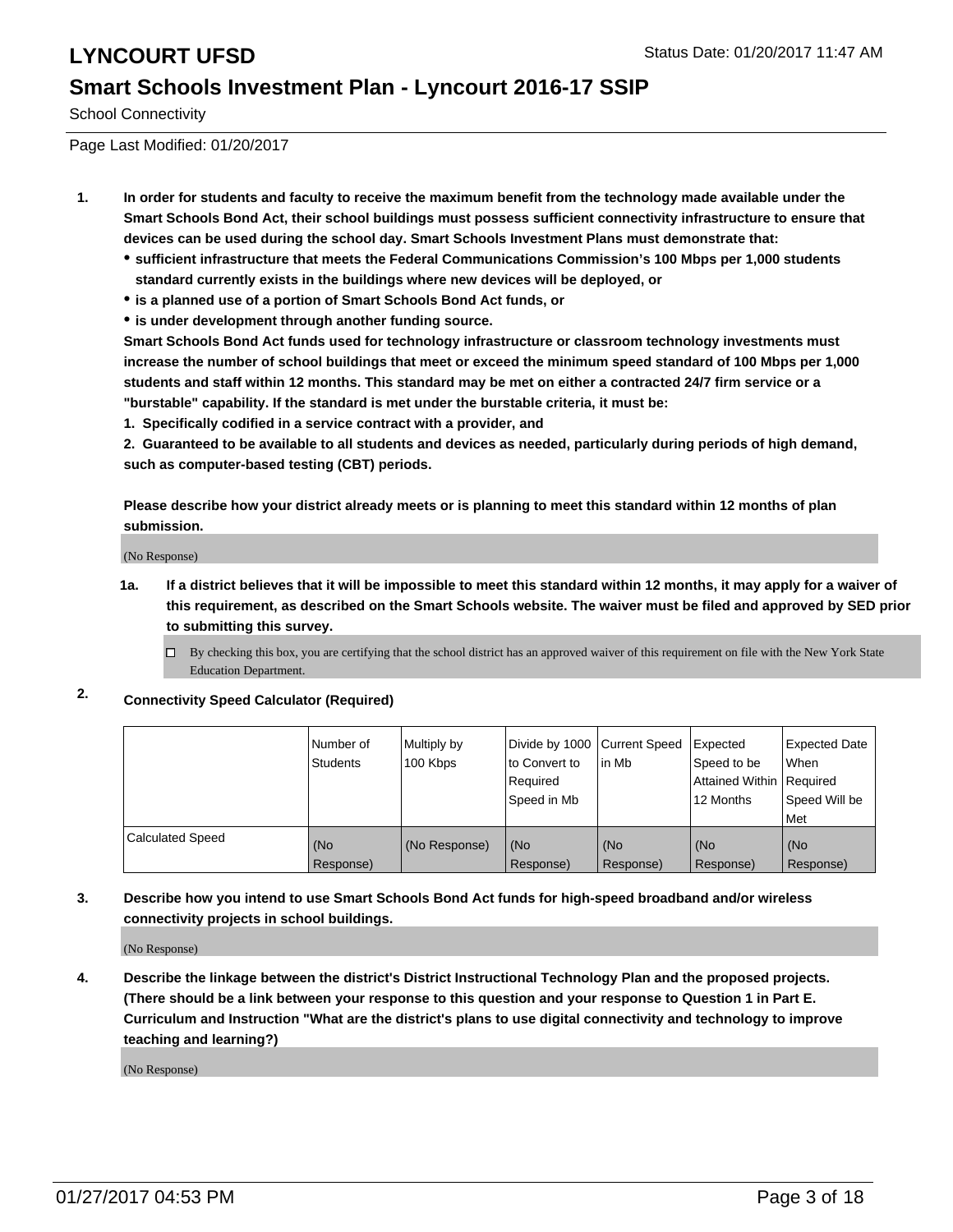School Connectivity

Page Last Modified: 01/20/2017

**5. If the district wishes to have students and staff access the Internet from wireless devices within the school building, or in close proximity to it, it must first ensure that it has a robust Wi-Fi network in place that has sufficient bandwidth to meet user demand.**

**Please describe how you have quantified this demand and how you plan to meet this demand.**

(No Response)

**6. As indicated on Page 5 of the guidance, the Office of Facilities Planning will have to conduct a preliminary review of all capital projects, including connectivity projects.**

**Please indicate on a separate row each project number given to you by the Office of Facilities Planning.**

| Project Number |  |
|----------------|--|
|                |  |
| (No Response)  |  |

**7. Certain high-tech security and connectivity infrastructure projects may be eligible for an expedited review process as determined by the Office of Facilities Planning.**

**Was your project deemed eligible for streamlined review?**

(No Response)

**8. Include the name and license number of the architect or engineer of record.**

| <b>Name</b>   | License Number |
|---------------|----------------|
| (No Response) | (No Response)  |

**9. If you are submitting an allocation for School Connectivity complete this table.**

**Note that the calculated Total at the bottom of the table must equal the Total allocation for this category that you entered in the SSIP Overview overall budget.** 

|                                            | Sub-              |
|--------------------------------------------|-------------------|
|                                            | <b>Allocation</b> |
| Network/Access Costs                       | (No Response)     |
| <b>Outside Plant Costs</b>                 | (No Response)     |
| School Internal Connections and Components | (No Response)     |
| <b>Professional Services</b>               | (No Response)     |
| Testing                                    | (No Response)     |
| <b>Other Upfront Costs</b>                 | (No Response)     |
| <b>Other Costs</b>                         | (No Response)     |
| Totals:                                    | 0                 |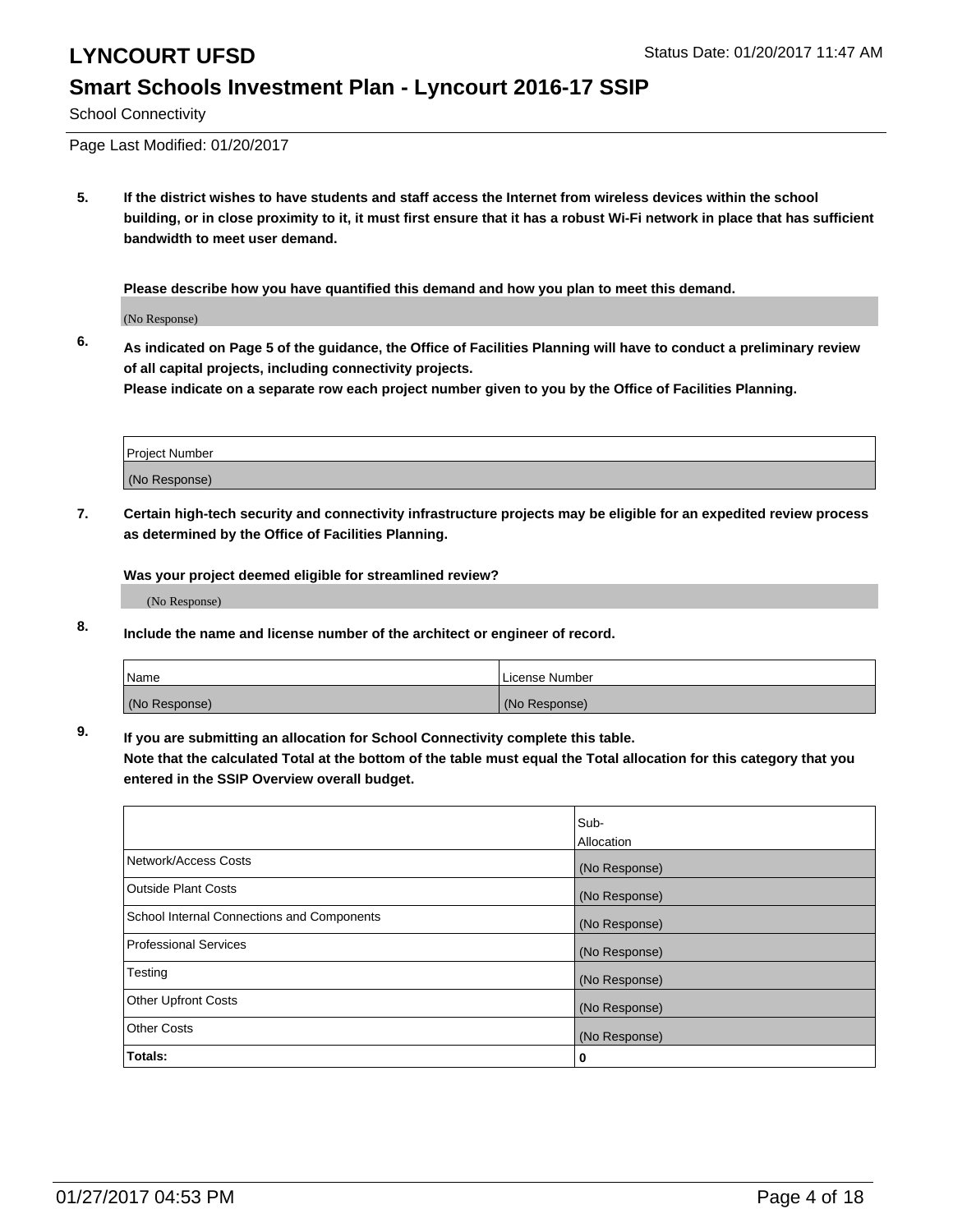School Connectivity

Page Last Modified: 01/20/2017

**10. Please detail the type, quantity, per unit cost and total cost of the eligible items under each sub-category. This is especially important for any expenditures listed under the "Other" category. All expenditures must be eligible for tax-exempt financing to be reimbursed through the SSBA. Sufficient detail must be provided so that we can verify this is the case. If you have any questions, please contact us directly through smartschools@nysed.gov. NOTE: Wireless Access Points should be included in this category, not under Classroom Educational Technology, except those that will be loaned/purchased for nonpublic schools. Add rows under each sub-category for additional items, as needed.**

| Select the allowable expenditure | Item to be purchased | <b>Quantity</b> | Cost per Item | <b>Total Cost</b> |
|----------------------------------|----------------------|-----------------|---------------|-------------------|
| type.                            |                      |                 |               |                   |
| Repeat to add another item under |                      |                 |               |                   |
| each type.                       |                      |                 |               |                   |
| (No Response)                    | (No Response)        | (No Response)   | (No Response) | (No Response)     |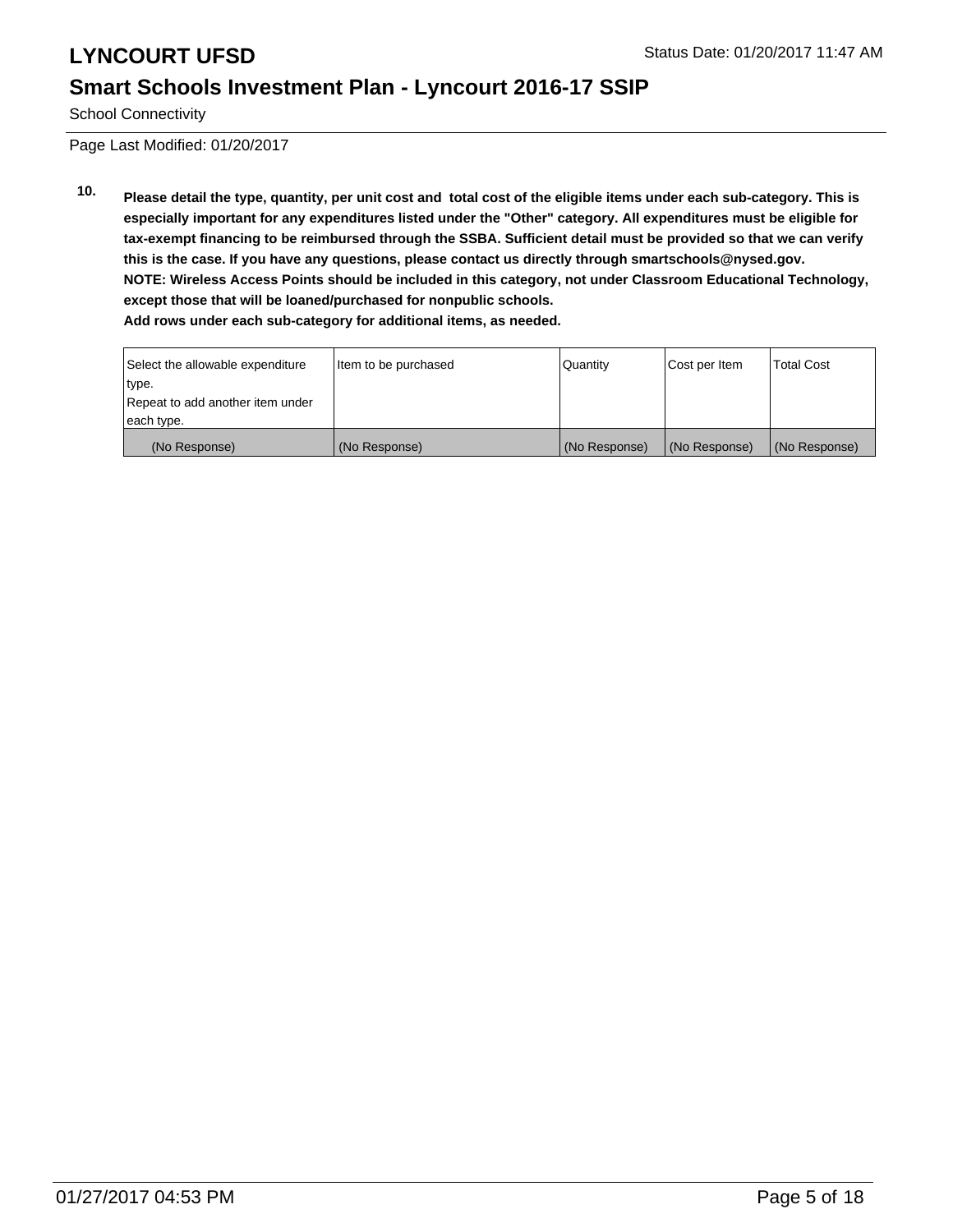Community Connectivity (Broadband and Wireless)

Page Last Modified: 01/20/2017

**1. Describe how you intend to use Smart Schools Bond Act funds for high-speed broadband and/or wireless connectivity projects in the community.**

(No Response)

**2. Please describe how the proposed project(s) will promote student achievement and increase student and/or staff access to the Internet in a manner that enhances student learning and/or instruction outside of the school day and/or school building.**

(No Response)

**3. Community connectivity projects must comply with all the necessary local building codes and regulations (building and related permits are not required prior to plan submission).**

 $\Box$  I certify that we will comply with all the necessary local building codes and regulations.

**4. Please describe the physical location of the proposed investment.**

(No Response)

**5. Please provide the initial list of partners participating in the Community Connectivity Broadband Project, along with their Federal Tax Identification (Employer Identification) number.**

| <b>Project Partners</b> | Federal ID#   |
|-------------------------|---------------|
| (No Response)           | (No Response) |

**6. If you are submitting an allocation for Community Connectivity, complete this table. Note that the calculated Total at the bottom of the table must equal the Total allocation for this category that you entered in the SSIP Overview overall budget.**

|                                    | Sub-Allocation |
|------------------------------------|----------------|
|                                    |                |
| Network/Access Costs               | (No Response)  |
| <b>Outside Plant Costs</b>         | (No Response)  |
| <b>Tower Costs</b>                 | (No Response)  |
| <b>Customer Premises Equipment</b> | (No Response)  |
| <b>Professional Services</b>       | (No Response)  |
| Testing                            | (No Response)  |
| <b>Other Upfront Costs</b>         | (No Response)  |
| <b>Other Costs</b>                 | (No Response)  |
| Totals:                            | 0              |

**7. Please detail the type, quantity, per unit cost and total cost of the eligible items under each sub-category. This is especially important for any expenditures listed under the "Other" category. All expenditures must be capital-bond eligible to be reimbursed through the SSBA. If you have any questions, please contact us directly through smartschools@nysed.gov.**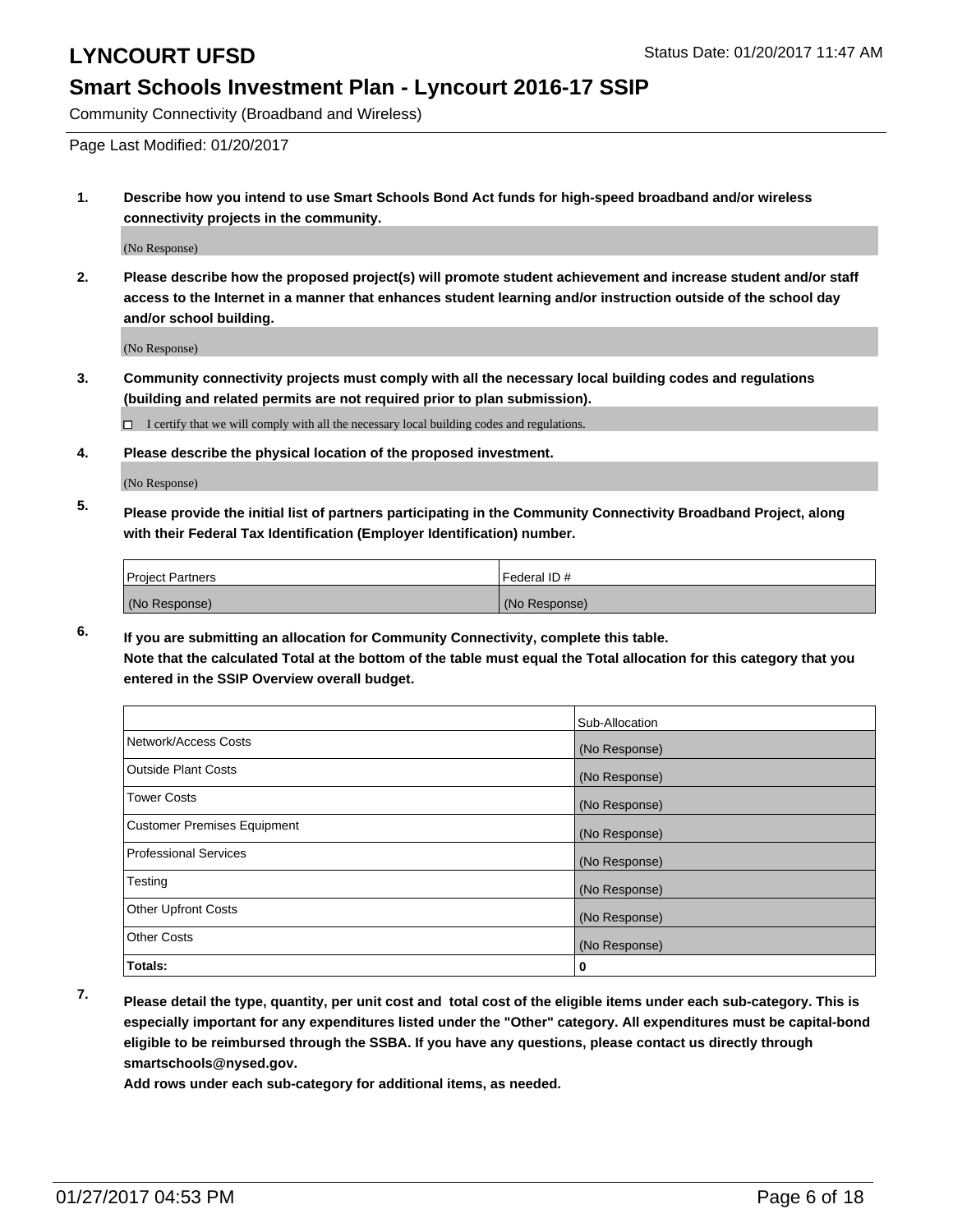## **Smart Schools Investment Plan - Lyncourt 2016-17 SSIP**

Community Connectivity (Broadband and Wireless)

Page Last Modified: 01/20/2017

| Select the allowable expenditure | litem to be purchased | Quantity      | Cost per Item | <b>Total Cost</b> |
|----------------------------------|-----------------------|---------------|---------------|-------------------|
| type.                            |                       |               |               |                   |
| Repeat to add another item under |                       |               |               |                   |
| each type.                       |                       |               |               |                   |
| (No Response)                    | (No Response)         | (No Response) | (No Response) | (No Response)     |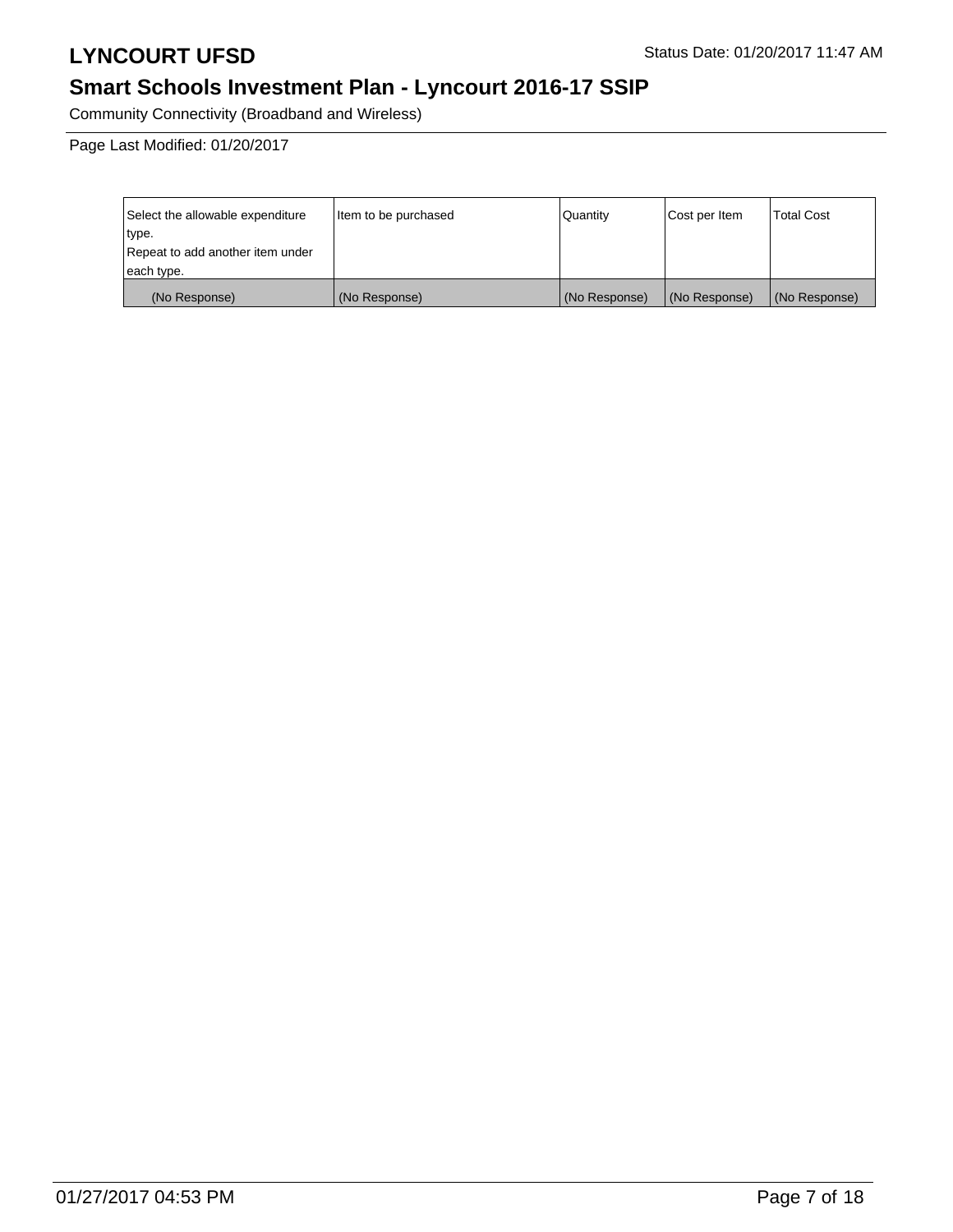Classroom Learning Technology

Page Last Modified: 01/20/2017

**1. In order for students and faculty to receive the maximum benefit from the technology made available under the Smart Schools Bond Act, their school buildings must possess sufficient connectivity infrastructure to ensure that devices can be used during the school day. Smart Schools Investment Plans must demonstrate that sufficient infrastructure that meets the Federal Communications Commission's 100 Mbps per 1,000 students standard currently exists in the buildings where new devices will be deployed, or is a planned use of a portion of Smart Schools Bond Act funds, or is under development through another funding source.**

**Smart Schools Bond Act funds used for technology infrastructure or classroom technology investments must increase the number of school buildings that meet or exceed the minimum speed standard of 100 Mbps per 1,000 students and staff within 12 months. This standard may be met on either a contracted 24/7 firm service or a "burstable" capability. If the standard is met under the burstable criteria, it must be:**

**1. Specifically codified in a service contract with a provider, and**

**2. Guaranteed to be available to all students and devices as needed, particularly during periods of high demand, such as computer-based testing (CBT) periods.**

**Please describe how your district already meets or is planning to meet this standard within 12 months of plan submission.**

The district already greatly exceeds the 100Mbps per 1,000 students by connecting to the CNYRIC WAN connection. The wireless and wired allows for those throughput speeds.

- **1a. If a district believes that it will be impossible to meet this standard within 12 months, it may apply for a waiver of this requirement, as described on the Smart Schools website. The waiver must be filed and approved by SED prior to submitting this survey.**
	- $\Box$  By checking this box, you are certifying that the school district has an approved waiver of this requirement on file with the New York State Education Department.

### **2. Connectivity Speed Calculator (Required)**

|                  | Number of<br><b>Students</b> | Multiply by<br>100 Kbps | Divide by 1000 Current Speed<br>lto Convert to<br>Required<br>Speed in Mb | lin Mb | Expected<br>Speed to be<br>Attained Within   Required<br>12 Months | <b>Expected Date</b><br>l When<br>Speed Will be<br>Met |
|------------------|------------------------------|-------------------------|---------------------------------------------------------------------------|--------|--------------------------------------------------------------------|--------------------------------------------------------|
| Calculated Speed | 377                          | 37.700                  | 37.7MB                                                                    | 908MB  | (No<br>Response)                                                   | l (No<br>Response)                                     |

**3. If the district wishes to have students and staff access the Internet from wireless devices within the school building, or in close proximity to it, it must first ensure that it has a robust Wi-Fi network in place that has sufficient bandwidth to meet user demand.**

**Please describe how you have quantified this demand and how you plan to meet this demand.**

The district already meets the requirements for a robust wireless infrastructure. Over the summer of 2015 the district had an extensive wireless installation project. Prior to the the project a thorough walk through and testing of location of wireless access points to provide complete coverage for the campus was completed.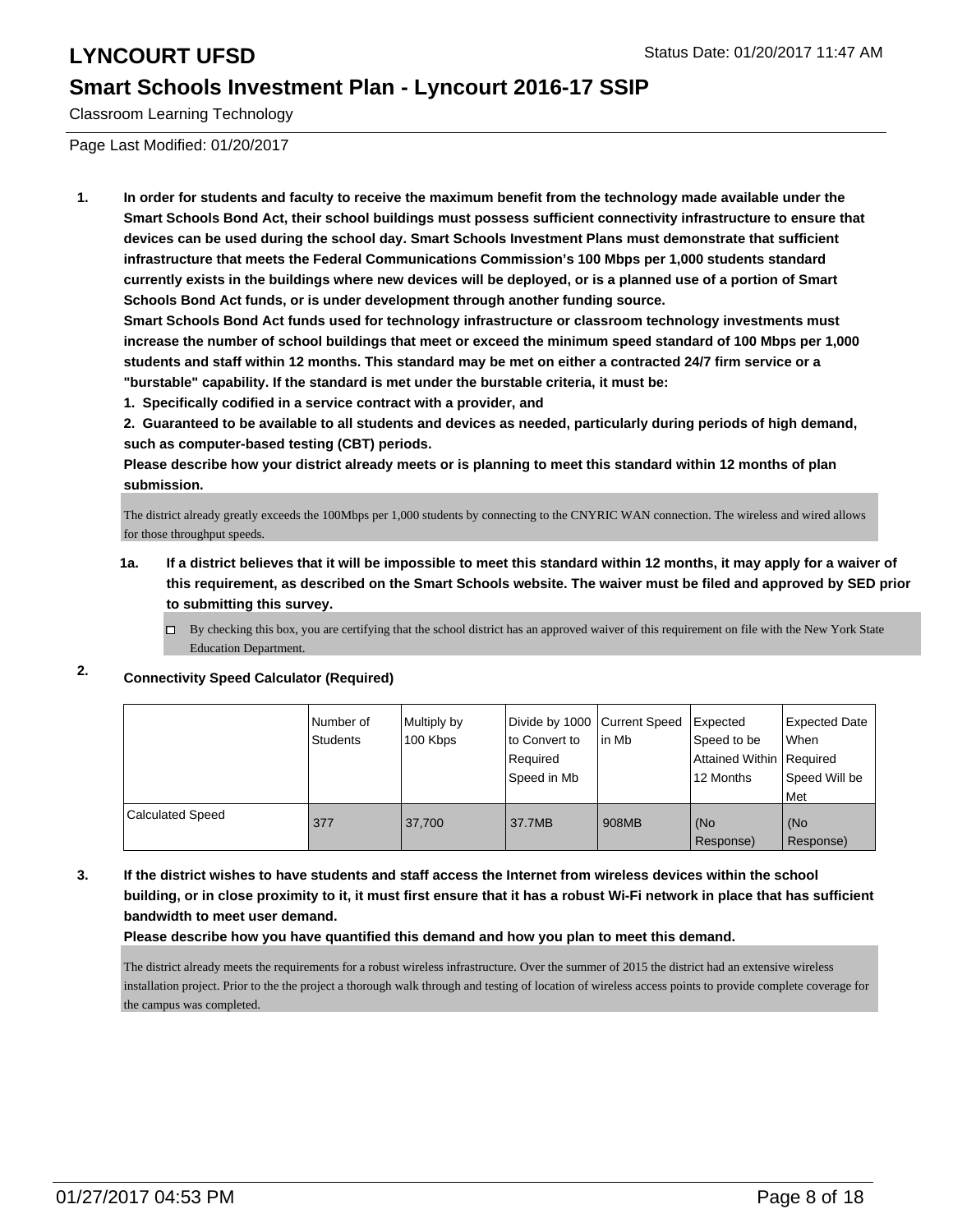Classroom Learning Technology

Page Last Modified: 01/20/2017

**4. All New York State public school districts are required to complete and submit an Instructional Technology Plan survey to the New York State Education Department in compliance with Section 753 of the Education Law and per Part 100.12 of the Commissioner's Regulations.**

**Districts that include educational technology purchases as part of their Smart Schools Investment Plan must have a submitted and approved Instructional Technology Plan survey on file with the New York State Education Department.**

- By checking this box, you are certifying that the school district has an approved Instructional Technology Plan survey on file with the New York State Education Department.
- **5. Describe the devices you intend to purchase and their compatibility with existing or planned platforms or systems. Specifically address the adequacy of each facility's electrical, HVAC and other infrastructure necessary to install and support the operation of the planned technology.**

The district also plans to purchase 150 Chromebooks to leverage the power of Google Classroom and work towards a 1:1 relationship devices to student. The electrical and HVAC demands have been met as part of previous projects.

We are hoping to use the SSBA money to purchase Belkin charging stations for each classroom. The stations will charge 10 devices at a time. This will alleviate the need to have the big bulky mobile carts that are tough for students/teachers to transport around the building.

### **6. Describe how the proposed technology purchases will:**

- **> enhance differentiated instruction;**
- **> expand student learning inside and outside the classroom;**
- **> benefit students with disabilities and English language learners; and**
- **> contribute to the reduction of other learning gaps that have been identified within the district.**

**The expectation is that districts will place a priority on addressing the needs of students who struggle to succeed in a rigorous curriculum. Responses in this section should specifically address this concern and align with the district's Instructional Technology Plan (in particular Question 2 of E. Curriculum and Instruction: "Does the district's instructional technology plan address the needs of students with disabilities to ensure equitable access to instruction, materials and assessments?" and Question 3 of the same section: "Does the district's instructional technology plan address the provision of assistive technology specifically for students with disabilities to ensure access to and participation in the general curriculum?"**

### SEDMonitoring - Monitoring and Vendor Performance System

The ultimate goal of the district is to be completely 1:1. Using the SSBA we will be able to purchase a device for each student and build a replacement refresh cycle that will keep the technology up to date. Utilizing the power of Google Apps for Education, Google Classroom, and many other online resources the districts aims to promote learning well beyond the normail school day. Students will be able to work at their own pace and ask for help when needed out side of the normal class hours, thus extending the learning time.

The district has a large population of English Languange Learners. We have been using many apps that are available in Google Market. For example, we use speech to text apps, as well as a line reader which aides in the correct pronouncination of English words. Students and parents have really embraced the use of the technolgy. It allows the students to learn at their own pace, with the benefit to review the content with the assistance of the apps and is available wherever there is a Internet connection.

For the Special Education students in the district, teachers can utilize all of the apps above as well as many others. Depending on what is on the student's IEP, the teacher could find almost any app to assist in creating differentiated instruction. For example, the student could use pictures to communcate with poers and teachers. Leveraging this vast supply of apps and ability to have the technology right at the students figures could level the playing field for all GenEd and SpecEd students. Similar to ELL, teachers will be able to create lessons that will allow students with disabilities or ELL to learn at their own pace.

A student on an IEP or an ELL may be hesitant to participate in class due to fear of being wrong or being made fun of if they are not a good public speaker. Using a Chromebook and Google Classroom that same student is able to participate and collaborate with their classmates without those same fears. If we are able to purchase the new Chromebooks we will be able to reach more students with the assistance of technology who have the desire to learn.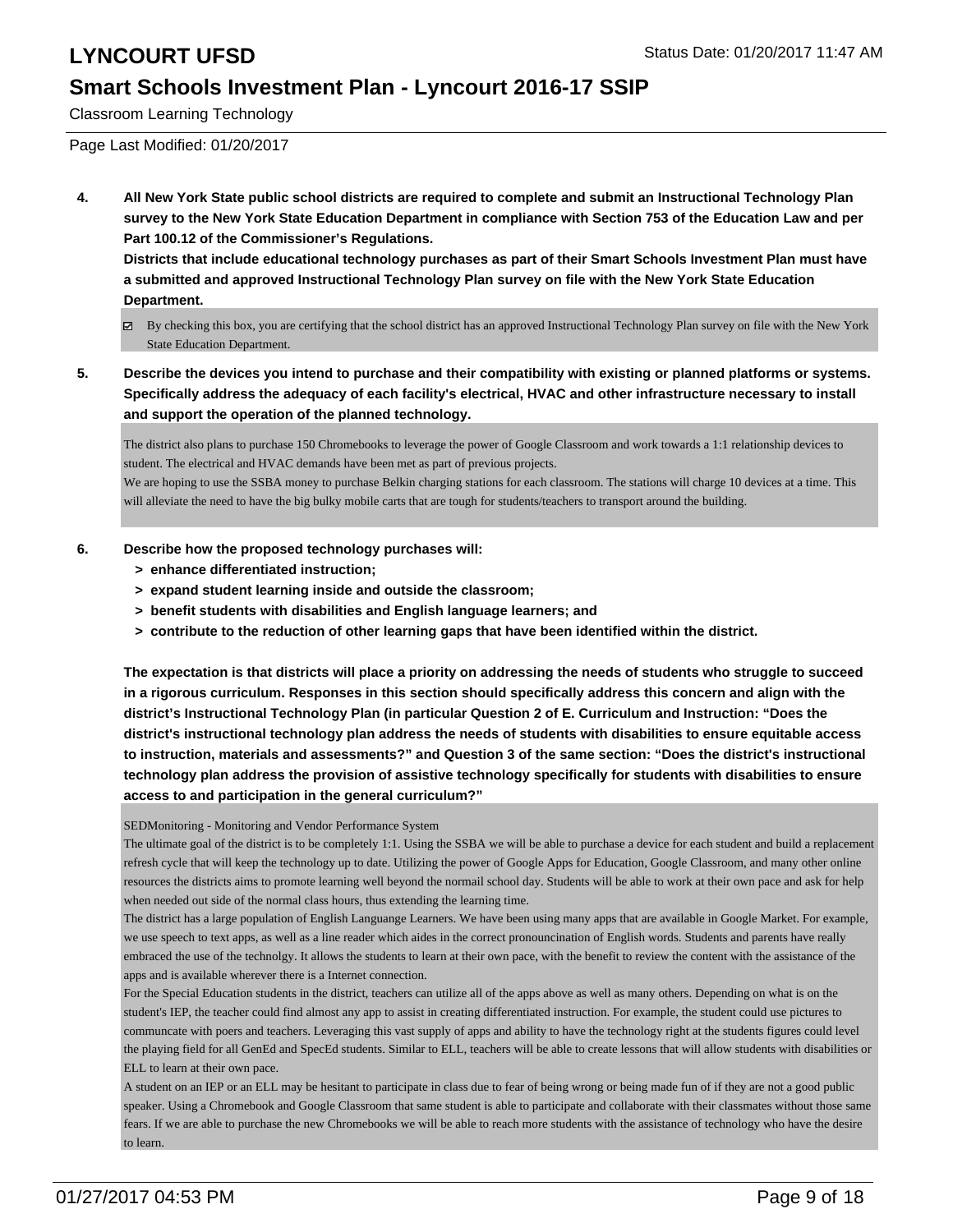Classroom Learning Technology

Page Last Modified: 01/20/2017

**7. Where appropriate, describe how the proposed technology purchases will enhance ongoing communication with parents and other stakeholders and help the district facilitate technology-based regional partnerships, including distance learning and other efforts.**

The district will continue to using high tech ways of communicating with student/parents/faculty/staff. Moreover, teachers using Google classroom or other Classroom Management Systems (CMS or LMS) to communicate with parents/students online and thus improve communication.

**8. Describe the district's plan to provide professional development to ensure that administrators, teachers and staff can employ the technology purchased to enhance instruction successfully.**

**Note: This response should be aligned and expanded upon in accordance with your district's response to Question 1 of F. Professional Development of your Instructional Technology Plan: "Please provide a summary of professional development offered to teachers and staff, for the time period covered by this plan, to support technology to enhance teaching and learning. Please include topics, audience and method of delivery within your summary."**

The district has set up Google Apps for Education training session over the summer that each teacher will be required to participate in. The district will utilize Model School COSER through OCM BOCES to provide trainers for Chromboooks and management of Google Classroom. Furthermore, the district has signed up with OCM BOCES to bring in Technology Integration Specialist who will be working with teachers one-onone to train them on how to use the technology effectively.

The district will continue to provide staff development days as well as release time for technology related courses and trainings.

- **9. Districts must contact the SUNY/CUNY teacher preparation program that supplies the largest number of the district's new teachers to request advice on innovative uses and best practices at the intersection of pedagogy and educational technology.**
	- $\boxtimes$  By checking this box, you certify that you have contacted the SUNY/CUNY teacher preparation program that supplies the largest number of your new teachers to request advice on these issues.
	- **9a. Please enter the name of the SUNY or CUNY Institution that you contacted.**

SUNY Oswego

**9b. Enter the primary Institution phone number.**

315-312-2102

**9c. Enter the name of the contact person with whom you consulted and/or will be collaborating with on innovative uses of technology and best practices.**

Dr. Pamela Michael

**10. A district whose Smart Schools Investment Plan proposes the purchase of technology devices and other hardware must account for nonpublic schools in the district.**

**Are there nonpublic schools within your school district?**

□ Yes

**Ø** No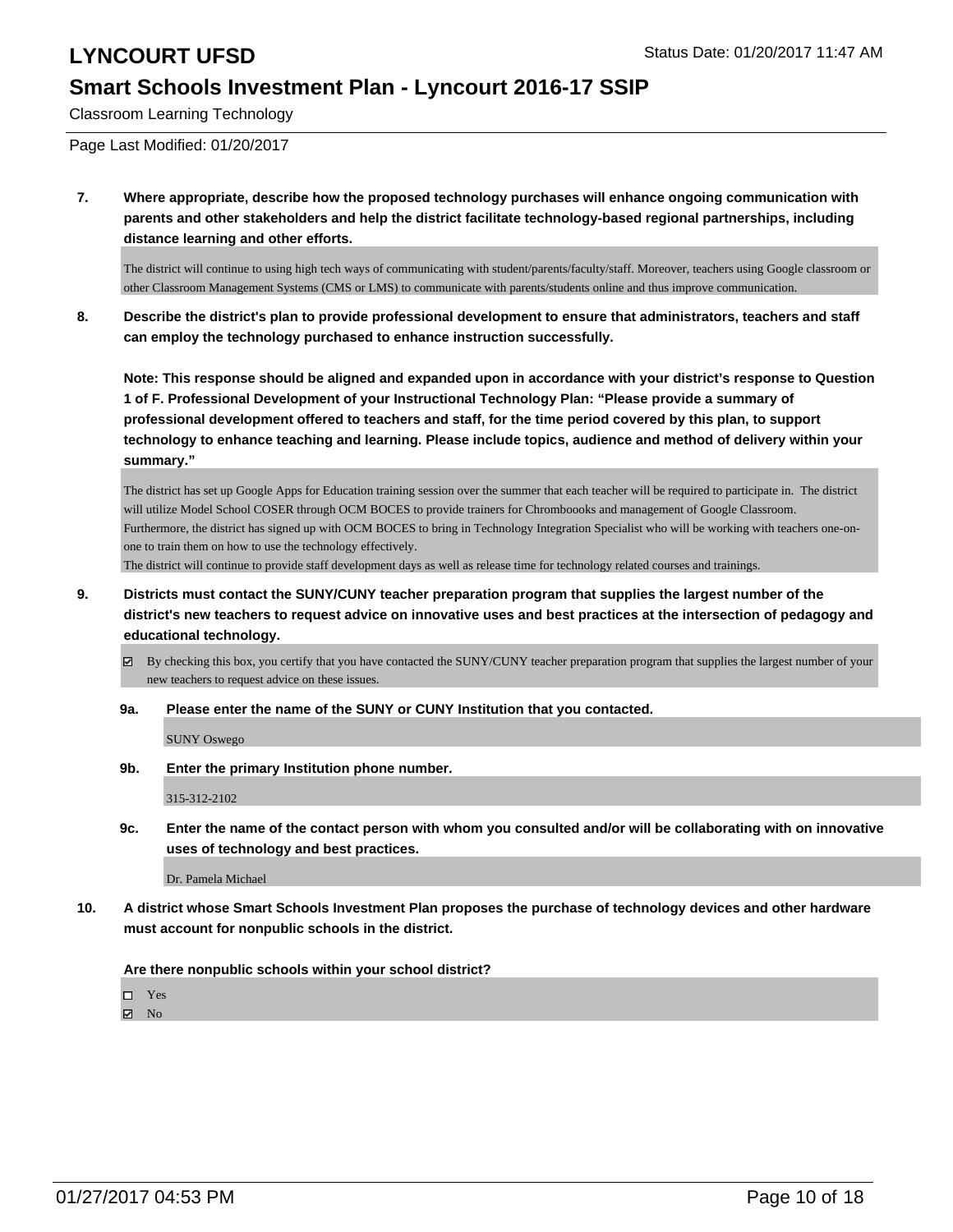Classroom Learning Technology

Page Last Modified: 01/20/2017

### **11. Nonpublic Classroom Technology Loan Calculator**

**The Smart Schools Bond Act provides that any Classroom Learning Technology purchases made using Smart Schools funds shall be lent, upon request, to nonpublic schools in the district. However, no school district shall be required to loan technology in amounts greater than the total obtained and spent on technology pursuant to the Smart Schools Bond Act and the value of such loan may not exceed the total of \$250 multiplied by the nonpublic school enrollment in the base year at the time of enactment.**

**See:**

**http://www.p12.nysed.gov/mgtserv/smart\_schools/docs/Smart\_Schools\_Bond\_Act\_Guidance\_04.27.15\_Final.pdf.**

|                                     | 1. Classroom<br>Technology<br>Sub-allocation | l 2. Public<br>l Enrollment<br>$(2014 - 15)$ | 3. Nonpublic<br><b>Enrollment</b><br>$(2014 - 15)$ | l 4. Sum of<br>l Public and<br>l Nonpublic<br>Enrollment                                      | 15. Total Per<br>Pupil Sub-<br>I allocation | 6. Total<br>Nonpublic Loan<br>Amount |
|-------------------------------------|----------------------------------------------|----------------------------------------------|----------------------------------------------------|-----------------------------------------------------------------------------------------------|---------------------------------------------|--------------------------------------|
| Calculated Nonpublic Loan<br>Amount |                                              |                                              |                                                    | (No Response)   (No Response)   (No Response)   (No Response)   (No Response)   (No Response) |                                             |                                      |

**12. To ensure the sustainability of technology purchases made with Smart Schools funds, districts must demonstrate a long-term plan to maintain and replace technology purchases supported by Smart Schools Bond Act funds. This sustainability plan shall demonstrate a district's capacity to support recurring costs of use that are ineligible for Smart Schools Bond Act funding such as device maintenance, technical support, Internet and wireless fees, maintenance of hotspots, staff professional development, building maintenance and the replacement of incidental items. Further, such a sustainability plan shall include a long-term plan for the replacement of purchased devices and equipment at the end of their useful life with other funding sources.**

By checking this box, you certify that the district has a sustainability plan as described above. ☑

**13. Districts must ensure that devices purchased with Smart Schools Bond funds will be distributed, prepared for use, maintained and supported appropriately. Districts must maintain detailed device inventories in accordance with generally accepted accounting principles.**

By checking this box, you certify that the district has a distribution and inventory management plan and system in place.

**14. If you are submitting an allocation for Classroom Learning Technology complete this table. Note that the calculated Total at the bottom of the table must equal the Total allocation for this category that you entered in the SSIP Overview overall budget.**

|                         | Sub-Allocation |
|-------------------------|----------------|
| Interactive Whiteboards | (No Response)  |
| Computer Servers        | (No Response)  |
| Desktop Computers       | (No Response)  |
| Laptop Computers        | 43,500         |
| <b>Tablet Computers</b> | (No Response)  |
| Other Costs             | 6,630          |
| Totals:                 | 50,130         |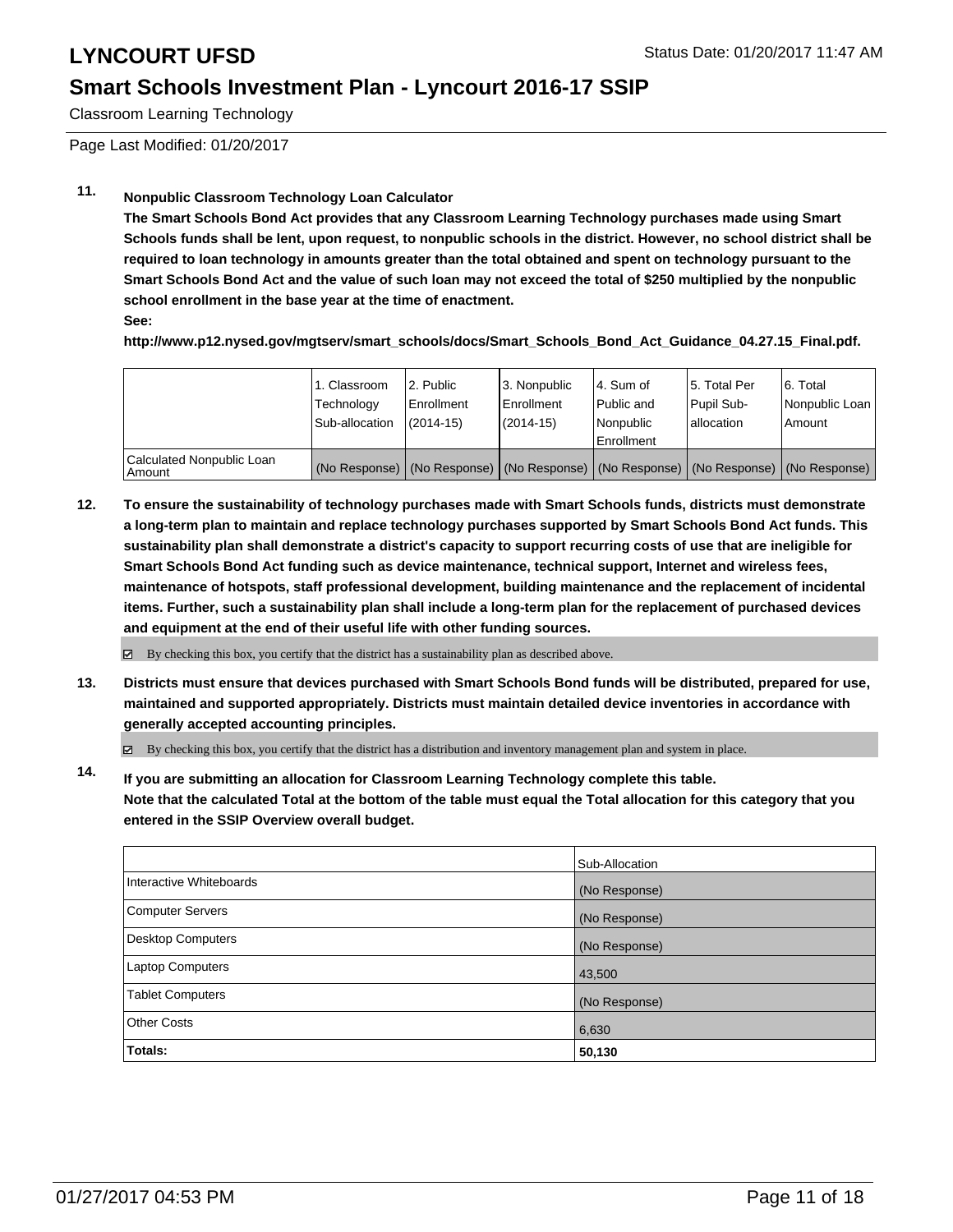Classroom Learning Technology

Page Last Modified: 01/20/2017

**15. Please detail the type, quantity, per unit cost and total cost of the eligible items under each sub-category. This is especially important for any expenditures listed under the "Other" category. All expenditures must be capital-bond eligible to be reimbursed through the SSBA. If you have any questions, please contact us directly through smartschools@nysed.gov.**

**Please specify in the "Item to be Purchased" field which specific expenditures and items are planned to meet the district's nonpublic loan requirement, if applicable.**

**NOTE: Wireless Access Points that will be loaned/purchased for nonpublic schools should ONLY be included in this category, not under School Connectivity, where public school districts would list them. Add rows under each sub-category for additional items, as needed.**

| Select the allowable expenditure | Item to be Purchased            | Quantity | Cost per Item | <b>Total Cost</b> |
|----------------------------------|---------------------------------|----------|---------------|-------------------|
| type.                            |                                 |          |               |                   |
| Repeat to add another item under |                                 |          |               |                   |
| each type.                       |                                 |          |               |                   |
| <b>Laptop Computers</b>          | Chromebooks                     | 150      | 290           | 43.500            |
| <b>Other Costs</b>               | Google Chrome Manangement       | 150      | 25            | 3,750             |
| <b>Other Costs</b>               | <b>Belkin Charging Stations</b> | 16       | 180           | 2,880             |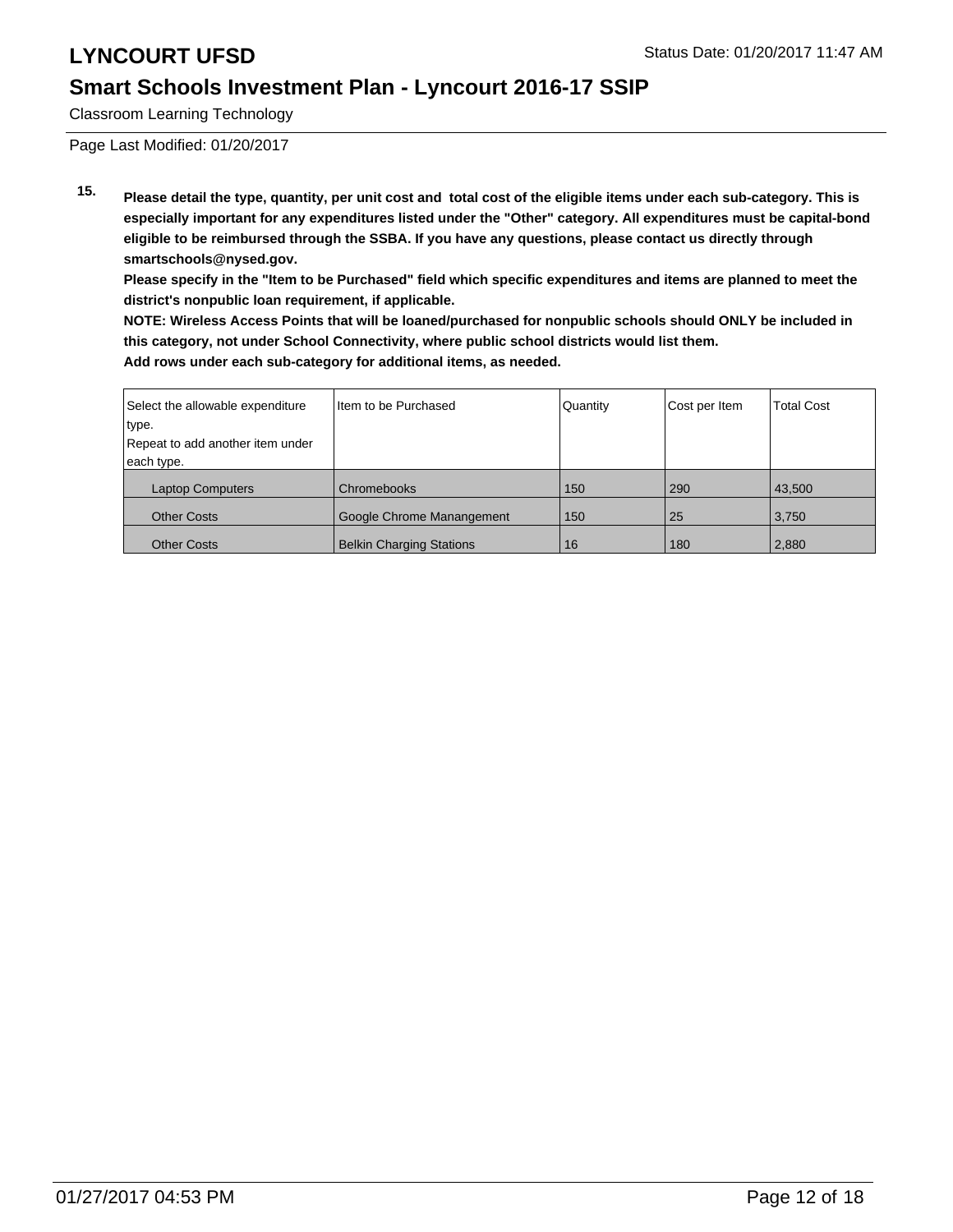Pre-Kindergarten Classrooms

Page Last Modified: 01/20/2017

**1. Provide information regarding how and where the district is currently serving pre-kindergarten students and justify the need for additional space with enrollment projections over 3 years.**

(No Response)

- **2. Describe the district's plan to construct, enhance or modernize education facilities to accommodate prekindergarten programs. Such plans must include:**
	- **Specific descriptions of what the district intends to do to each space;**
	- **An affirmation that pre-kindergarten classrooms will contain a minimum of 900 square feet per classroom;**
	- **The number of classrooms involved;**
	- **The approximate construction costs per classroom; and**
	- **Confirmation that the space is district-owned or has a long-term lease that exceeds the probable useful life of the improvements.**

(No Response)

**3. Smart Schools Bond Act funds may only be used for capital construction costs. Describe the type and amount of additional funds that will be required to support ineligible ongoing costs (e.g. instruction, supplies) associated with any additional pre-kindergarten classrooms that the district plans to add.**

(No Response)

**4. All plans and specifications for the erection, repair, enlargement or remodeling of school buildings in any public school district in the State must be reviewed and approved by the Commissioner. Districts that plan capital projects using their Smart Schools Bond Act funds will undergo a Preliminary Review Process by the Office of Facilities Planning.**

**Please indicate on a separate row each project number given to you by the Office of Facilities Planning.**

| Project Number |  |  |
|----------------|--|--|
| (No Response)  |  |  |

**5. If you have made an allocation for Pre-Kindergarten Classrooms, complete this table.**

**Note that the calculated Total at the bottom of the table must equal the Total allocation for this category that you entered in the SSIP Overview overall budget.**

|                                          | Sub-Allocation |
|------------------------------------------|----------------|
| Construct Pre-K Classrooms               | (No Response)  |
| Enhance/Modernize Educational Facilities | (No Response)  |
| Other Costs                              | (No Response)  |
| Totals:                                  |                |

**6. Please detail the type, quantity, per unit cost and total cost of the eligible items under each sub-category. This is especially important for any expenditures listed under the "Other" category. All expenditures must be capital-bond eligible to be reimbursed through the SSBA. If you have any questions, please contact us directly through smartschools@nysed.gov.**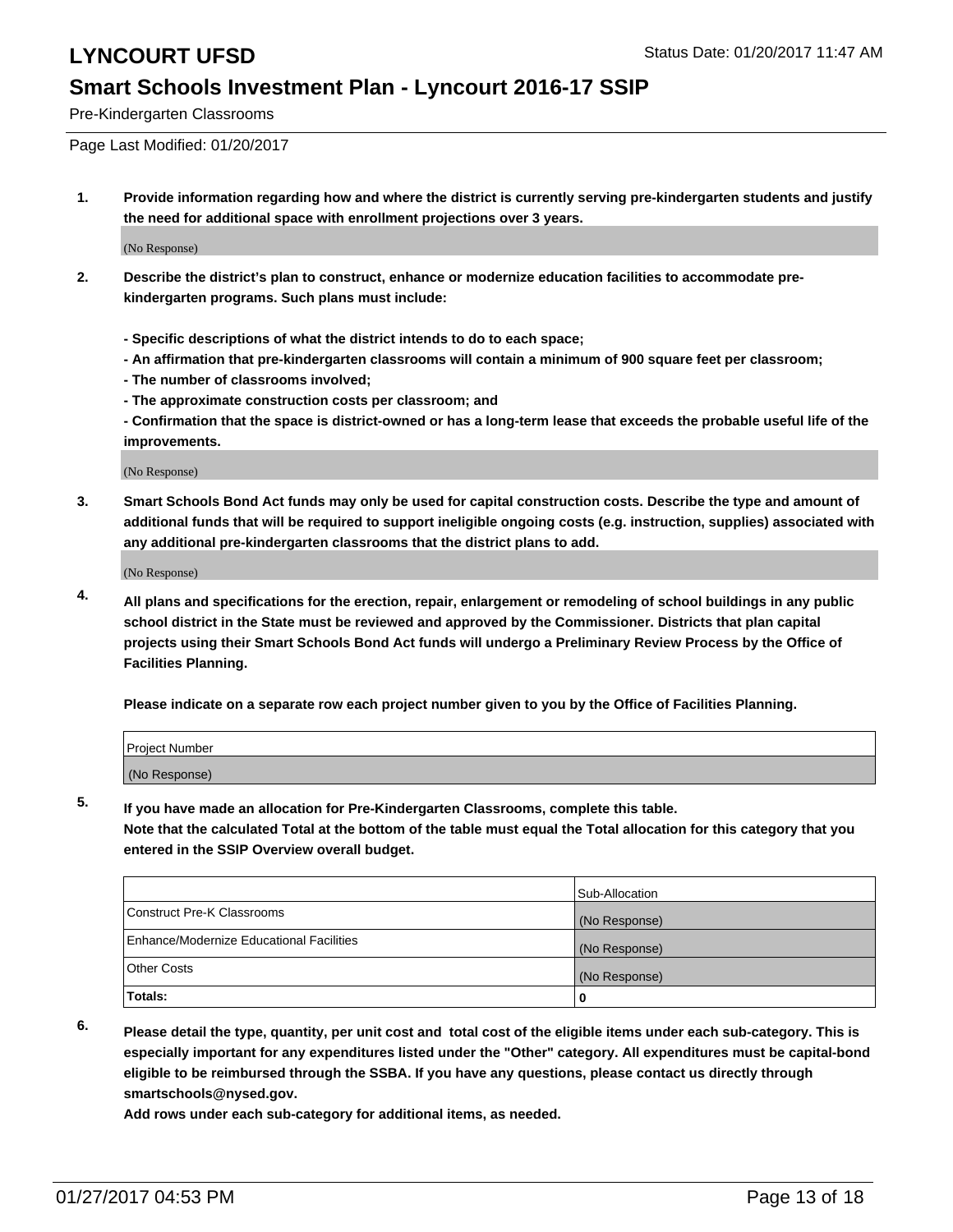## **Smart Schools Investment Plan - Lyncourt 2016-17 SSIP**

Pre-Kindergarten Classrooms

Page Last Modified: 01/20/2017

| Select the allowable expenditure | litem to be purchased | Quantity      | Cost per Item | <b>Total Cost</b> |
|----------------------------------|-----------------------|---------------|---------------|-------------------|
| type.                            |                       |               |               |                   |
| Repeat to add another item under |                       |               |               |                   |
| each type.                       |                       |               |               |                   |
| (No Response)                    | (No Response)         | (No Response) | (No Response) | (No Response)     |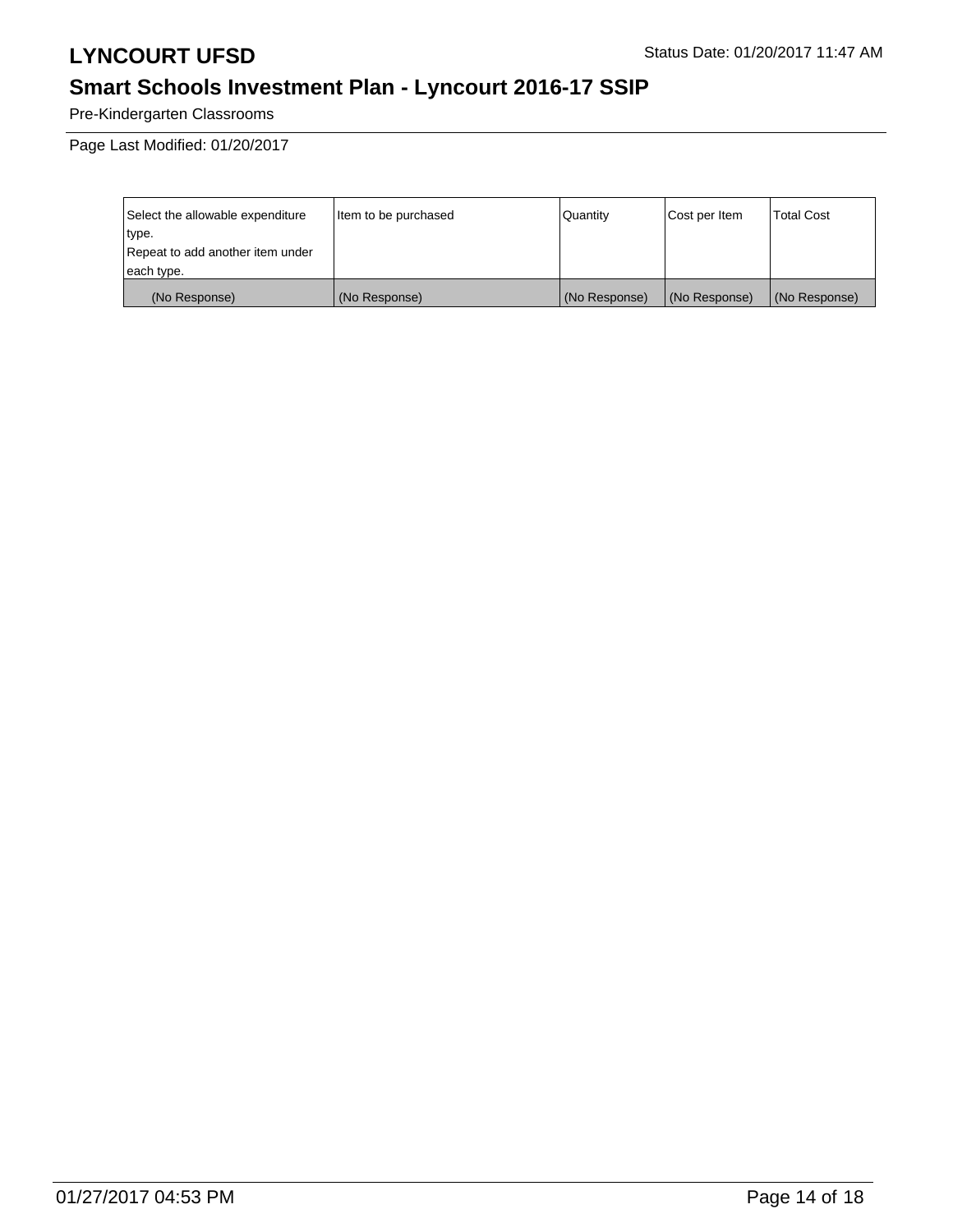Replace Transportable Classrooms

Page Last Modified: 01/04/2017

**1. Describe the district's plan to construct, enhance or modernize education facilities to provide high-quality instructional space by replacing transportable classrooms.**

(No Response)

**2. All plans and specifications for the erection, repair, enlargement or remodeling of school buildings in any public school district in the State must be reviewed and approved by the Commissioner. Districts that plan capital projects using their Smart Schools Bond Act funds will undergo a Preliminary Review Process by the Office of Facilities Planning.**

**Please indicate on a separate row each project number given to you by the Office of Facilities Planning.**

| <b>Project Number</b> |  |
|-----------------------|--|
| (No Response)         |  |

**3. For large projects that seek to blend Smart Schools Bond Act dollars with other funds, please note that Smart Schools Bond Act funds can be allocated on a pro rata basis depending on the number of new classrooms built that directly replace transportable classroom units.**

**If a district seeks to blend Smart Schools Bond Act dollars with other funds describe below what other funds are being used and what portion of the money will be Smart Schools Bond Act funds.**

(No Response)

**4. If you have made an allocation for Replace Transportable Classrooms, complete this table. Note that the calculated Total at the bottom of the table must equal the Total allocation for this category that you entered in the SSIP Overview overall budget.**

|                                                | Sub-Allocation |
|------------------------------------------------|----------------|
| Construct New Instructional Space              | (No Response)  |
| Enhance/Modernize Existing Instructional Space | (No Response)  |
| <b>Other Costs</b>                             | (No Response)  |
| Totals:                                        |                |

**5. Please detail the type, quantity, per unit cost and total cost of the eligible items under each sub-category. This is especially important for any expenditures listed under the "Other" category. All expenditures must be capital-bond eligible to be reimbursed through the SSBA. If you have any questions, please contact us directly through smartschools@nysed.gov.**

| Select the allowable expenditure | Item to be purchased | Quantity      | Cost per Item | <b>Total Cost</b> |
|----------------------------------|----------------------|---------------|---------------|-------------------|
| type.                            |                      |               |               |                   |
| Repeat to add another item under |                      |               |               |                   |
| each type.                       |                      |               |               |                   |
| (No Response)                    | (No Response)        | (No Response) | (No Response) | (No Response)     |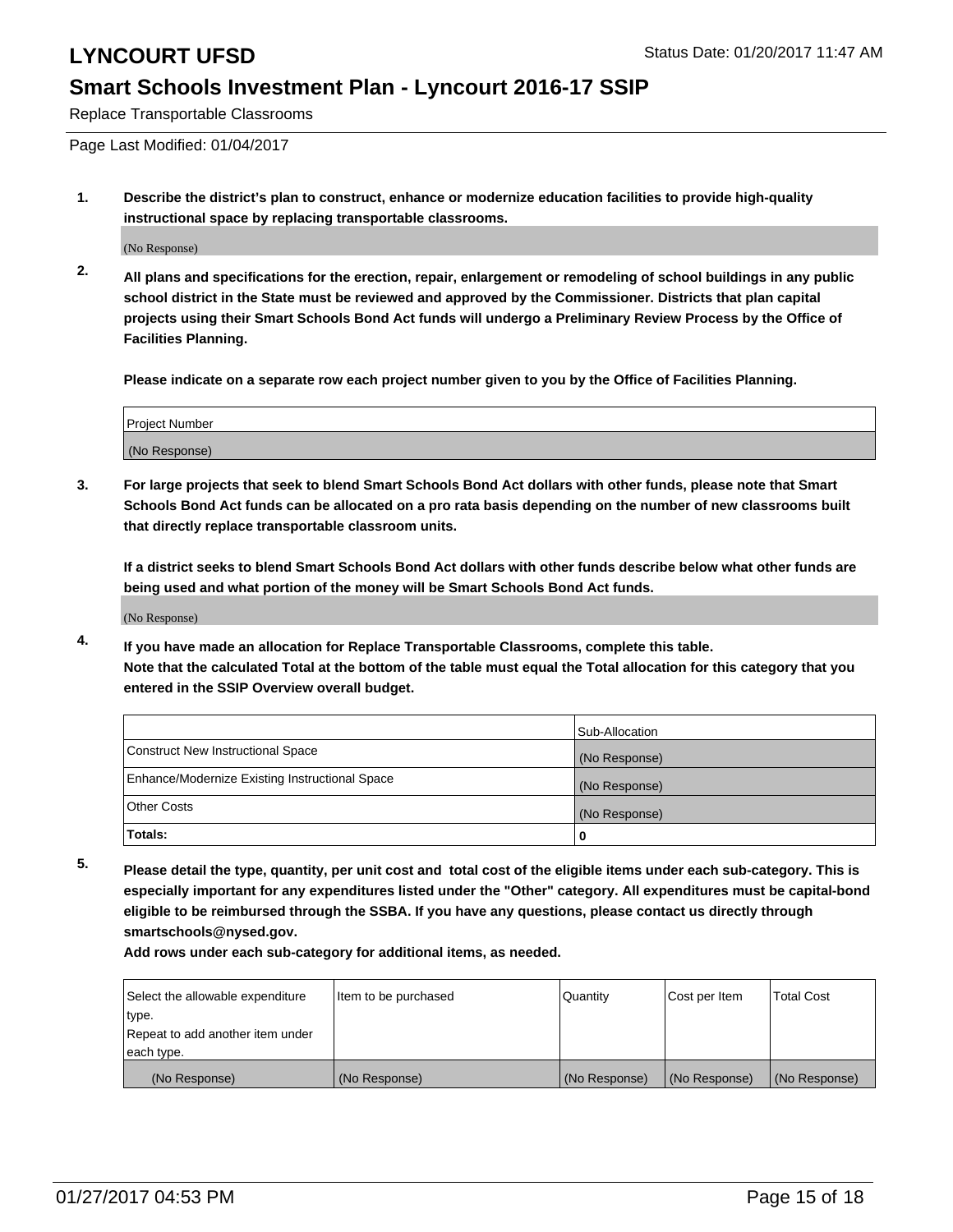High-Tech Security Features

Page Last Modified: 01/04/2017

**1. Describe how you intend to use Smart Schools Bond Act funds to install high-tech security features in school buildings and on school campuses.**

(No Response)

**2. All plans and specifications for the erection, repair, enlargement or remodeling of school buildings in any public school district in the State must be reviewed and approved by the Commissioner. Districts that plan capital projects using their Smart Schools Bond Act funds will undergo a Preliminary Review Process by the Office of Facilities Planning.** 

**Please indicate on a separate row each project number given to you by the Office of Facilities Planning.**

| Project Number |  |
|----------------|--|
| (No Response)  |  |

- **3. Was your project deemed eligible for streamlined Review?**
	- Yes
	- $\square$  No
- **4. Include the name and license number of the architect or engineer of record.**

| Name          | License Number |
|---------------|----------------|
| (No Response) | (No Response)  |

**5. If you have made an allocation for High-Tech Security Features, complete this table. Note that the calculated Total at the bottom of the table must equal the Total allocation for this category that you entered in the SSIP Overview overall budget.**

|                                                      | Sub-Allocation |
|------------------------------------------------------|----------------|
| Capital-Intensive Security Project (Standard Review) | (No Response)  |
| <b>Electronic Security System</b>                    | (No Response)  |
| <b>Entry Control System</b>                          | (No Response)  |
| Approved Door Hardening Project                      | (No Response)  |
| <b>Other Costs</b>                                   | (No Response)  |
| Totals:                                              | 0              |

**6. Please detail the type, quantity, per unit cost and total cost of the eligible items under each sub-category. This is especially important for any expenditures listed under the "Other" category. All expenditures must be capital-bond eligible to be reimbursed through the SSBA. If you have any questions, please contact us directly through smartschools@nysed.gov.**

| Select the allowable expenditure | Item to be purchased | <b>Quantity</b> | Cost per Item | <b>Total Cost</b> |
|----------------------------------|----------------------|-----------------|---------------|-------------------|
| type.                            |                      |                 |               |                   |
| Repeat to add another item under |                      |                 |               |                   |
| each type.                       |                      |                 |               |                   |
| (No Response)                    | (No Response)        | (No Response)   | (No Response) | (No Response)     |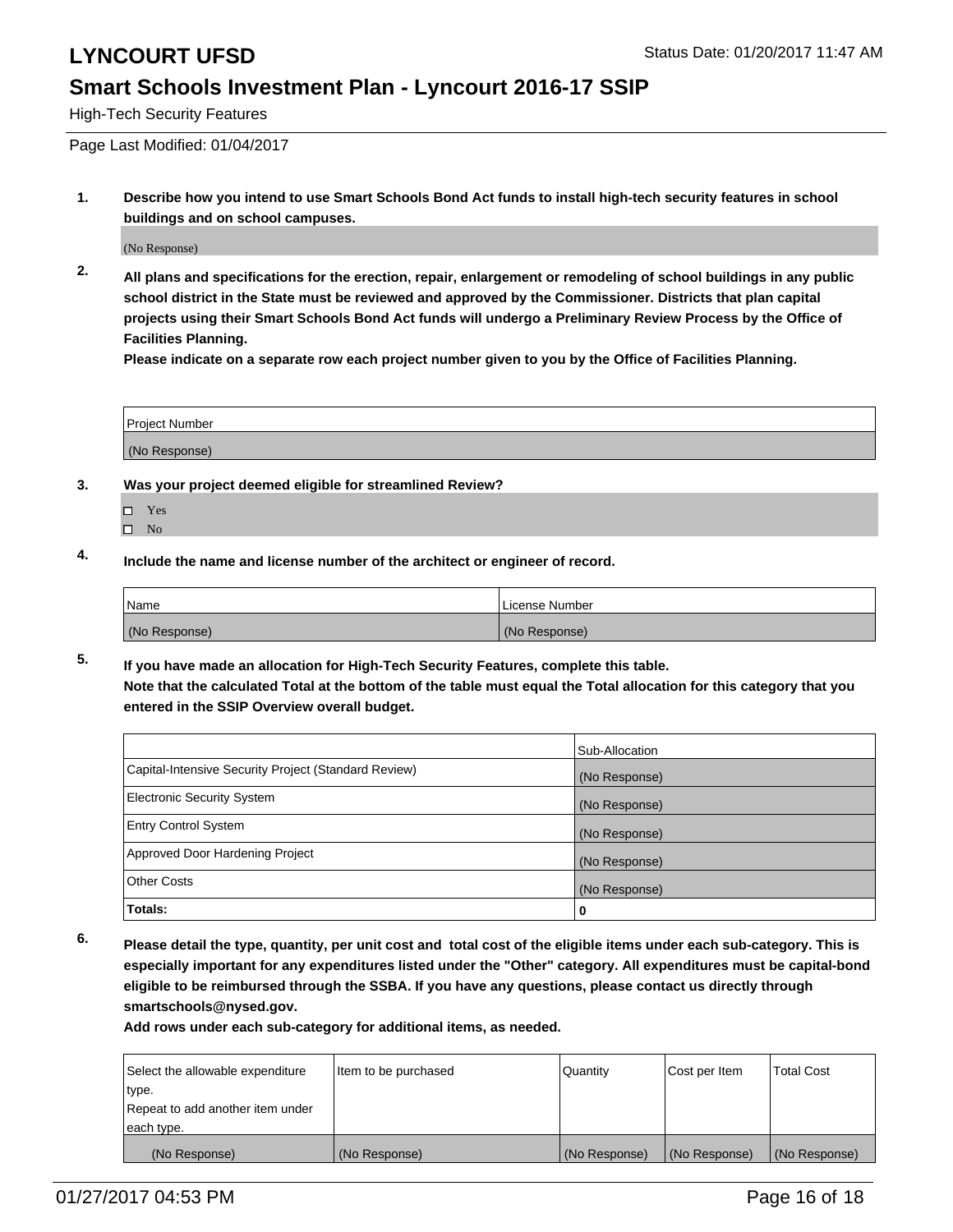## **Smart Schools Investment Plan - Lyncourt 2016-17 SSIP**

Report